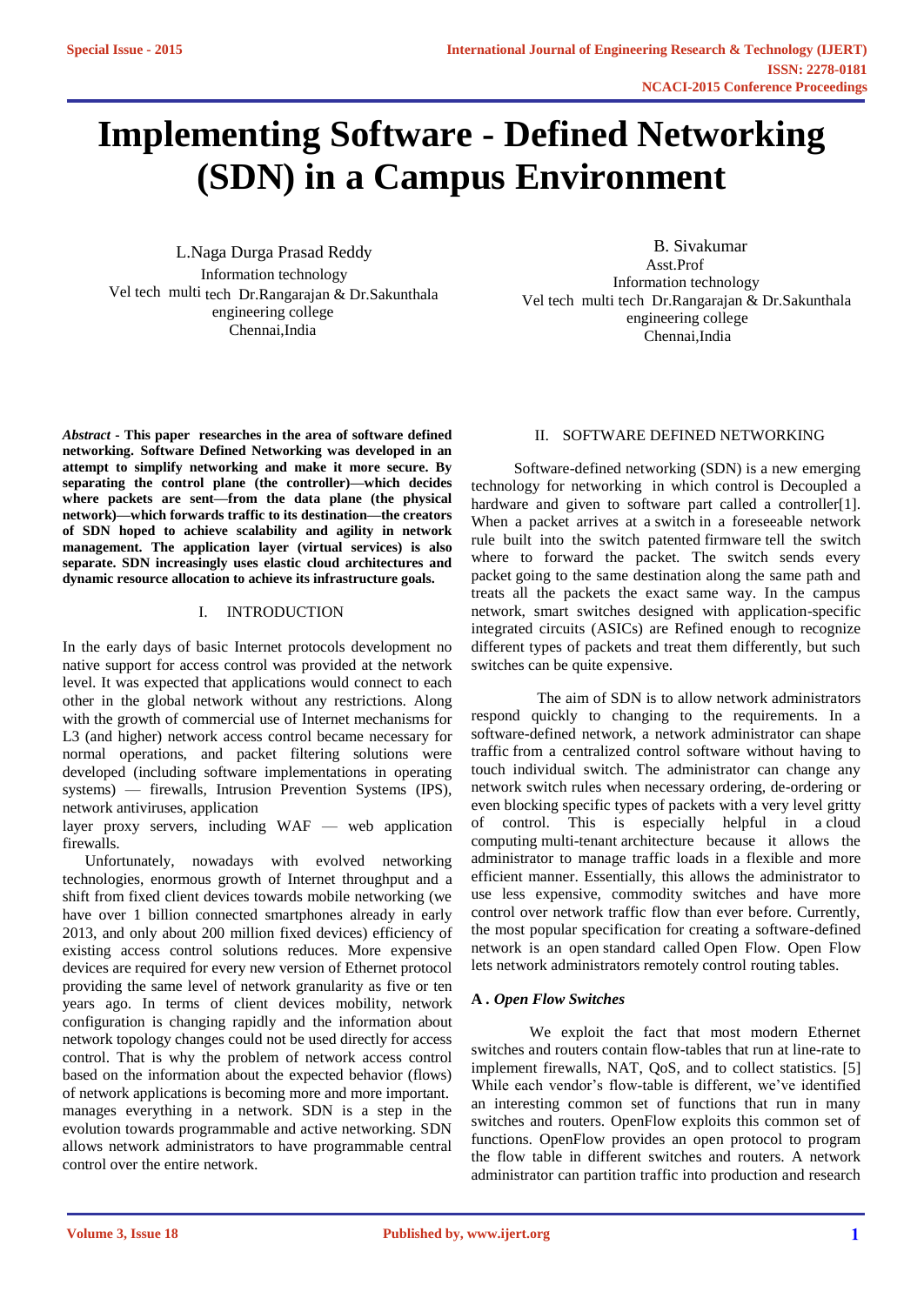fellows. Researchers can control their own flows by choosing the routes their packets follow and the processing they receive. In this way, researchers can try new routing protocols, security models, addressing schemes, and even alternatives to IP. On the same network, the production traffic is isolated and processed in the same way as today. The data path of an OpenFlow Switch consists of a Flow Table, and an action associated with each flow entry. The set of actions supported by an OpenFlow Switch is extensible, but below we describe a minimum requirement for all switches. For high-performance and low-cost the data-path must have a carefully prescribed degree of flexibility. This means forgoing the ability to specify arbitrary handling of each packet and seeking a more limited, but still useful, a range of actions. Therefore, later in the paper, define a basic required set of actions for all Open Flow switches. An Open Flow Switch consists of at least three parts: A Flow Table, with an action associated with each flow entry, to tell the switch how to process the flow.

- A Secure Channel that connects the switch to a remote control process allowing commands and packets to be sent between a controller and the switch.
- The OpenFlow Protocol, which provides an open and standard way for a controller to communicate with a switch.

 By specifying a standard interface the OpenFlow Protocol through which entries in the Flow Table can be defined externally, the OpenFlow Switch avoids the need for researchers to pro-gram the switch. It is useful to categorize switches into dedicated OpenFlow switches that do not support normal Layer 2 and Layer 3 processing, and OpenFlow-enabled general purpose commercial Ethernet switches and routers, to which the Open Flow Protocol and interfaces have been added as a new feature.

# *B. OpenFlow Controllers*

The open Flow controller is a bid that manages flow mechanism in a software-defined networking (SDN) environment. The present SDN controllers are based on the Open Flow protocol where SDN controller serves as a sort of operating system (OS) for the network. Entirely communications between applications and devices have to go through the controller. The OpenFlow protocol connects controller software to network devices so connects controller software to network devices so that server software can tell switches where to send packets. The controller uses the OpenFlow protocol to configure network devices and choose the best path for application traffic. Because the network control plane is implemented in software, rather than the firmware of hardware devices, network traffic can be managed more dynamically and at a much more granular level.

# III NETWORK MANAGEMENT PROBLEMS

In numerous respects the large enterprise networks of today are reminiscent of the islands of automation that were common in manufacturing during the 1980s and 1990s the

experiment in front of manufacturers was in linking together the islands of microprocessor-based controllers, PCs, minicomputers, and other components to allow end-to-end actions such as aggregated order entries leading to automated production runs. This optimism be located islands of automation could be joined so that the previously isolated intelligence could be leveraged to manufacture better products. Comparable difficulties harassed network operators at the beginning of the 21st century as traffic types and volumes continue to grow. In the similar with this the range of deployed NMS is also growing. Numerous NMS adds to operational expense. To hand a strong needs to reduce the cost of ownership and improve the return on investment for network equipment. The factual not just during periods of economic downturn, but has become the norm as service level agreement are applied to both enterprise and SP networks. Network management system technology provides the network operator with some increasingly useful capabilities. Unique way from error-prone, tedious, physically intensive operations to software assisted automated end to end operations.The network operators needed to execute automated end to end management operations taking place their networks. An sample of this is Virtual local area ne management in which an NMS GUI provides a visual picture such as a cloud of MAC addresses, VLAN members ports, VLAN IDs. The network management system can also provide the ability to easily delete, modify and add virtual local area network members as well as indicate any faults as and when they happen. An additional example is enterprise WAN management in which ATM or FR virtual circuits are used to carry the traffic from branch offices into central sites. In this situation the enterprise network manager wants to be able to easily create, delete, modify, and view any faults on the virtual circuit to the remote places. Supplementary examples include storage including SANs management and video/audio conferencing equipment management.[8] The advantage of this type of end to end competence is a large discount in the cost of managing enterprise networks by SLA fulfillment less need for arcane NE know how smooth enterprise business processes and happy end users. Exposed purveyor independent NMS are needed for this and later we look at ways in which software layering helps in designing and building such systems. Humble ideas such as always using default MIB values pragmatic database design and technology sensitive menus also play an important part in providing NMS vendor independence. The problems presenting menu options appropriate to a given selected NE provides abstraction for example if the user wants to add a given NE interface to an IEEE 802.1Q VLAN then that device must support this frame tagging technology. The Network management system should be able to figure this out and present the option only if the underlying hardware supports it. Through awarding only appropriate options the NMS reduces the amount of data the user must sift through to actually execute network management actions.

Automated flows through actions are required for as many network management operations as possible including the following FCAPS areas: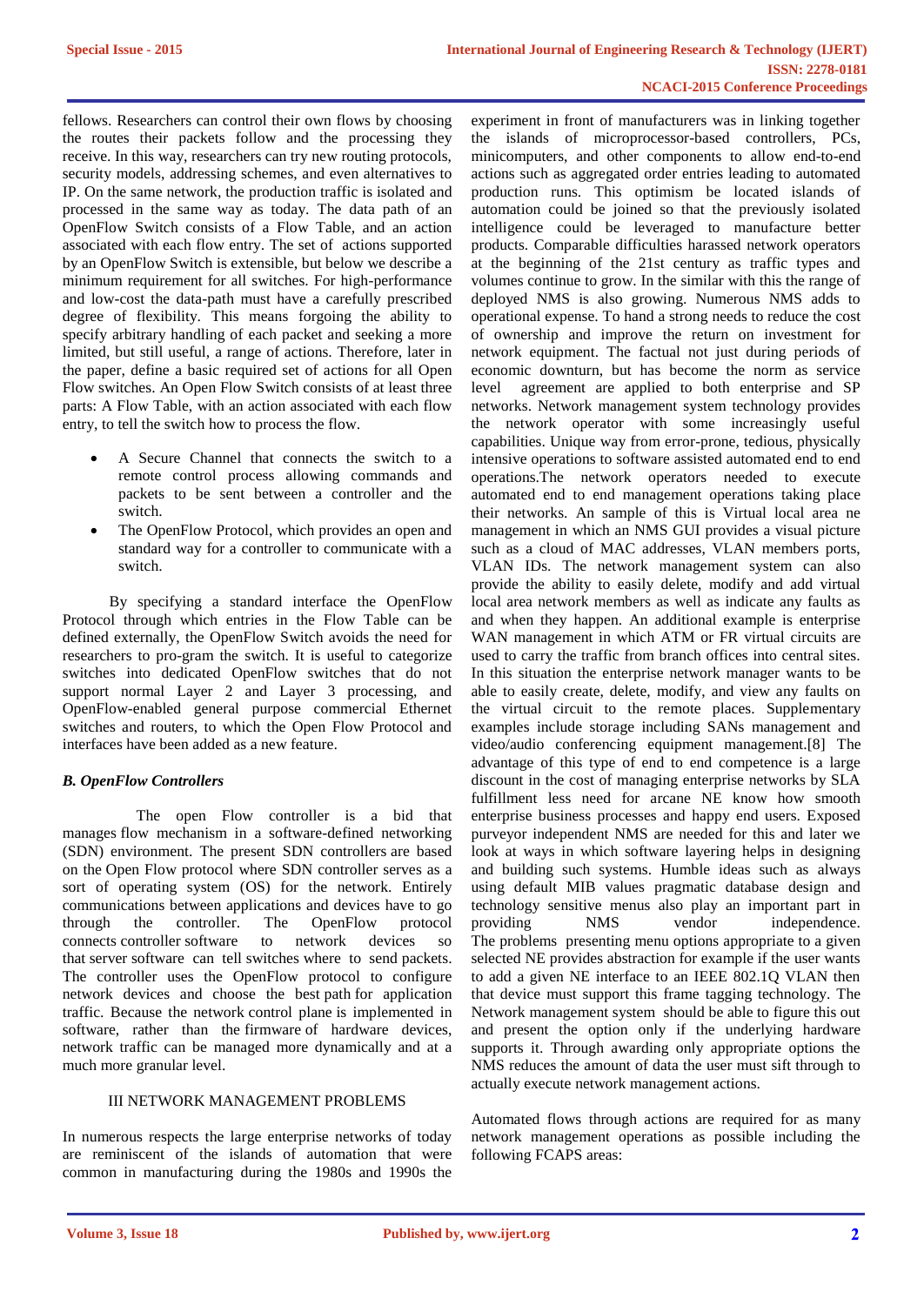- Provisioning
- Detecting faults
- Checking performance
- Billing/accounting
- Originating repairs or network upgrades
- Maintaining the network inventory

A more and more common problem faced by network management system software developers is implementing network management support for new NE features, such as MPLS. The following four steps provide a linked overview of the management aspects of an NE feature:

- Obtain a basic understanding of the managed technology what it does how it operates and so on. Designed for MPLS the basic purpose is to carry traffic across an MPLS core so connections LSPs and tunnels are important. These tunnels can be traffic-engineered and can also support QoS, so path and resource blocks are needed.
- Use the energy management system to get an understanding of how the NE provides the feature for example for MPLS the user can separately create objects like paths and resource blocks. Then, these can be combined to create MPLS LSPs or tunnels. User manuals are often very useful during this process.
- Vision the germane MIBs using a MIB browser.
- Write simple test code to view and modify the MIB objects.

Step 4 essentially automates the actions in steps 2 and 3. The software produced in step 4 can then form the basis of Java classes that can eventually be imported into the finished NMS. The final stage in development is then adding code to the NMS to implement the overall MPLS management feature. A significant observation about the above is that it depicts NMS development as a type of reverse engineering. The network management is provided at the end of NE development then it has a reverse engineering flavor. If the two occur in parallel then no real reverse engineering effort is required. As a result view a linked overview as the resulting knowledge emanating from following the above four steps.

# *Overview of network problems*

At hand some serious problems affecting network management. A taking beside managed data and code together is one of the central foundations of computing and network management. Accomplishing this union of data and code in a scalable fashion is a problem that gets more difficult as networks grow. Management information base tables expand as more network resident managed objects such as virtual circuits are added. Our main Management information base note records a useful object that can help in managing additions to large Management information base tables. The grander than before size networks is matched by ever more dense devices. Ending both help and hinder operators. The originators of management systems need a rarified skill set that matches the range of technologies embedded in NEs and network supplementary emphasis is needed on solutions than on technology particularly as the components of the technology are combined in new and complex ways for instance in layer 2 and layer 3 VPNs. Resolutions should try to hide as much of the underlying network complexity as possible. Network management system technology can help in hiding unnecessary complexity. The liberal use of standards documents and linked overviews are some important tools for tackling the complexity of system development managed object derivation and explanation. Ethics documents can be used in conjunction with UML to inform and open up the development process to stakeholders.

# IV LIST OF OPEN FLOW SOFTWARE'S

This paper suggest that Ns3 is the best simulation tool for making you research on implementation of SDN & too for making the perforns analysis on SDN.

# *Switch Software and Stand-Alone OpenFlow Stacks*

- **Open vSwitch**: (C/Python) Open vSwitch is a an OpenFlow stack that is used both as a vswitch in virtualized environments and has been ported to multiple hardware platforms. It is now part of the Linux kernel (as of 3.3).
- **OpenFlow Reference:** (C) The OpenFlow reference implementation is a minimal OpenFlow stack that tracks the spec.
- **Pica8**: (C) An open switch software platform for hardware switching chips that includes an L2/L3 stack and support for OpenFlow.
- **Indigo**: (C) Indigo is a for-hardware-switching OpenFlow implementation based on the Stanford reference implementation.
- **Pantou**: (C) Pontou is an OpenFlow port to the OpenWRT wireless environment.
- **OpenFaucet**: (Python) OpenFaucet is a pure Python implementation of the OpenFlow 1.0.0 protocol, based on Twisted. OpenFaucet can be used to implement both switches and controllers in Python.
- **OpenFlowJ**: (Java) OpenFlow stack written in Java.
- **Oflib-node**: (Javascript) Oflib-node is an OpenFlow protocol library for Node. It converts between OpenFlow wire protocol messages and Javascript objects.
- **Nettle**: (Haskell) OpenFlow library written in Haskell.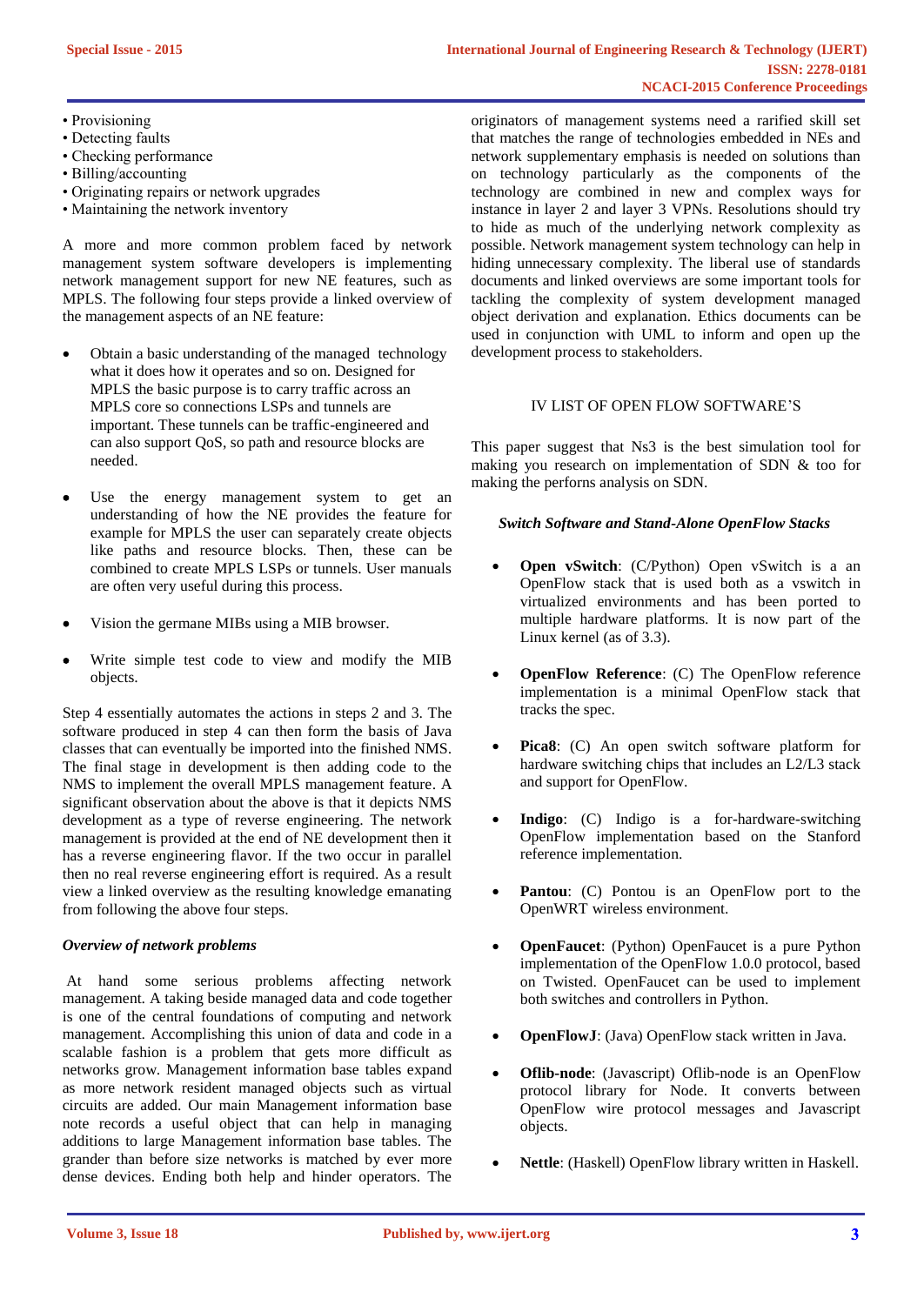# *Controller Platforms*

- **POX**: (Python) Pox as a general SDN controller that supports OpenFlow. It has a high-level SDN API including a queriable topology graph and support for virtualization.
- **MUL**: (C) MūL, is an openflow (SDN) controller. It has a C based muli-threaded infrastructure at its core. It supports a multi-level north bound interface for hooking up applications. It is designed for performance and reliability which is the need of the hour for deployment in mission-critical networks.
- **NOX**: (C++/Python) NOX was the first OpenFlow controller.
- **Jaxon**: (Java) Jaxon is a NOX-dependent Java-based OpenFlow Controller.
- **Trema**: (C/Ruby) Trema is a full-stack framework for developing OpenFlow controllers in Ruby and C.
- **Beacon**: (Java) Beacon is a Java-based controller that supports both event-based and threaded operation.
- **Floodlight**: (Java) The Floodlight controller is Javabased OpenFlow Controller. It was forked from the Beacon controller, originally developed by David Erickson at Stanford.
- **Maestro**: (Java) Maestro is an OpenFlow "operating system" for orchestrating network control applications.
- **NDDI - OESS**: OESS is an application to configure and control OpenFlow Enabled switches through a very simple and user friendly User Interface.
- **Ryu**: (Python) Ryu is an open-sourced Network Operating System (NOS) that supports OpenFlow.
- **NodeFlow** (JavaScript) NodeFlow is an OpenFlow controller written in pure JavaScript for Node.JS.
- **ovs-controller** (C) Trivial reference controller packaged with Open vSwitch.

# *Special Purpose Controllers*

 **RouteFlow** RouteFlow, is an open source project to provide virtualized IP routing services over OpenFlow enabled hardware. RouteFlow is composed by an OpenFlow Controller application, an independent RouteFlow Server, and a virtual network environment that reproduces the connectivity of a physical infrastructure and runs IP routing engines (e.g. Quagga).

- **Flowvisor** (Java) FlowVisor is a special purpose OpenFlow controller that acts as a transparent proxy between OpenFlow switches and multiple OpenFlow controllers.
- **SNAC** (C++) SNAC is an OpenFlow controller builton NOX, which uses a web-based policy manager to manage the network.
- **Resonance** Resonance is a Network Access Control application built using NOX and OpenFlow.
- **Oflops** (C) OFlops (OpenFLow Operations Per Second) is a standalone controller that benchmarks various aspects of an OpenFlow switch.

# *Misc*

- **STS** SDN Troubleshooting Simulator.
- **FlowScale** FlowScale is a project to divide and distribute traffic over multiple physical switch ports. FlowScale replicates the functionality in load balancing appliances but using a Top of Rack (ToR) switch to distribute traffic.
- **NICE-OF** NICE is a tool to test OpenFlow controller application for the NOX controller platform.
- **OFTest** OFTest is a Python based OpenFlow switch test framework and collection of test cases. It is based on unittest which is included in the standard Python distribution.
- **Mirage** Mirage is an exokernel for constructing secure, high-performance network applications across a variety of cloud computing and mobile platforms. Apparently, it supports OpenFlow.
- **Wakame VDC** (Ruby) IaaS platform that uses OpenFlow for the networking portion.
- **ENVI** ENVI is a GUI framework that was designed as an extensible platform which can provide the foundation of many interesting OpenFlow-related networking visualizations.
- **NS3** (C++/Python) NS3 is a network simulator. It has openflow support built in to emulate an openflow environment and also it can be used for real-time simulations.

# IV SDN STRUCTURE

 The logical structure of a Software defined networking is explained as below. The main controller gets done all difficult functions, together with security checks, naming, course of action assertion, and routing. This plane set up the SDN Control Plane and be thru of one or more SDN servers. A SDN Controller describes the data flows that follow on SDN Data Plane. The bit flow through the network must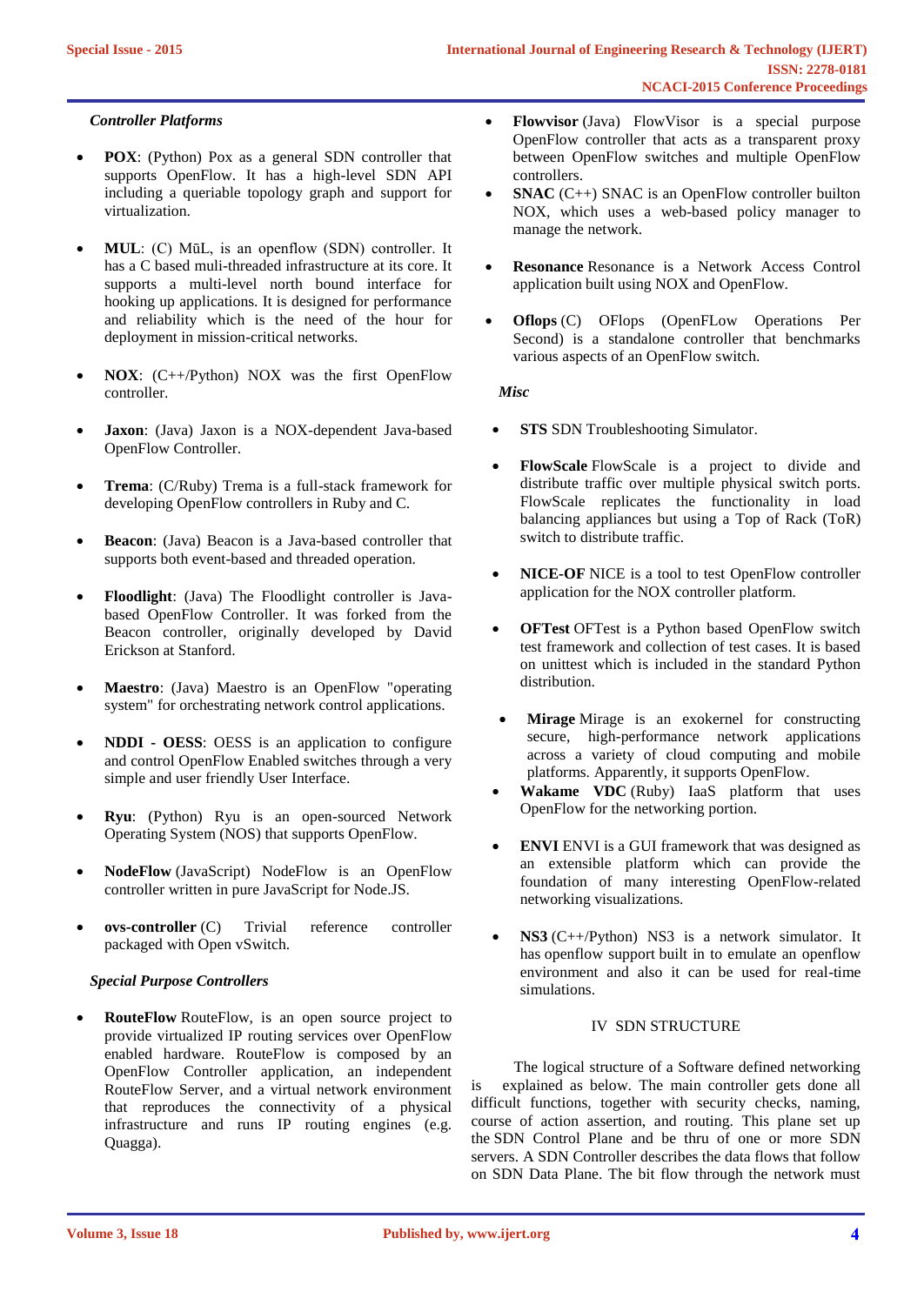first get permission from the controller verifies that the communication is permissible by the network guiding principle.



Fig. 1. SDN Structure

 A controller allows a flow the situation computes a route for the flow to proceeds and adds an entry for that flow in each of the switches along the path. By way of means all complex functions subsumed by the controller switches simply manage flow tables whose entries can be populated individual by the control and communiqué stuck between the controller and the switches uses a standardized protocol and API. Utmost commonly this interface is the OpenFlow specification conversed consequently.SDN architecture is extraordinarily flexible. [7] It can operate with different types of switches and at different protocol layers. Software defined networking controllers and switches can be implemented for Internet routers, Ethernet switches, transport switching, or application layer switching and direction-finding. SDN be dependent on the common functions found on networking devices which essentially involve forwarding packets based on some form of flow definition. SDN architecture, a switch performs the following functions:

- Switch reduces and straight on the first packet of a flow to an SDN controller, facilitating the controller to decide whether the flow should be added to the switch flow table.
- Switch forwards received packets out the suitable port based going on flow table the flow table might include importance information dictated by the controller.
- Switch can drop packets on a specific flow in the short term or permanently, as dictated by the controller. Packet dipping can be used for security purposes limit Denial-of-Service attacks or traffic management necessities.
- In inconspicuous terms the SDN controller manages the forwarding state of the switches in the Software Defined networking.

The controlling is done through a vendor-neutral API that allows the controller to address a wide variety of operator requirements without changing any of the lower-level aspects of the network, including topology. The decoupling of the control and data planes Software defined networking enables applications to deal with a single abstracted network device

without concern for the details of how the device operates. The network solicitations see a single API to the controller.

As a result it is possible to quickly create and deploy new applications to orchestrate network traffic flow to meet specific enterprise requirements for performance or security.Motives for using Software defined networking domains include the following:

*Scalability:* The numeral of devices an SDN controller can feasibly manage is limited. Thus, a reasonably large network may need to deploy multiple SDN controllers.

*Privacy:* A transferor may choose to implement different privacy policies in different SDN domains. For example, an SDN domain may be dedicated to a set of customers who implement their own highly customized privacy policies, requiring that some networking information in this domain not be disclosed to an external entity.

*Incremental deployment:* A transporter's network may consist of portions of traditional and newer infrastructure. Dividing the network into multiple, individually manageable SDN domains allows for flexible incremental deployment.

### V IMPLEMENTATION AND PROCESS

Fig. 2 depicts the SDN architecture. There is a centralized SDN block which is a software governed protocol that manages the entire network. It is connected to the OpenFlow Controller which in turn are connected to other OpenFlow switches, routers and other networking components. It uses a unique protocol known as "Open Flow Protocol" that controls and manipulates the entire network. The open flow controller controls the open flow switches. These switches monitor the networks performance and sends periodical reports to the Network Administrator as per his preference. In case of any network failures or node failures in the network this Open Flow Controller will trigger an alert message to the network administrator.



Fig. 2. SDN Design Architecture

It also has the self healing process but if the issue goes beyond the scope of the Open Flow Control protocol then an alert message is triggered to the administrator. This whole process can be manipulated by the Network administrator according to the environment of the network or